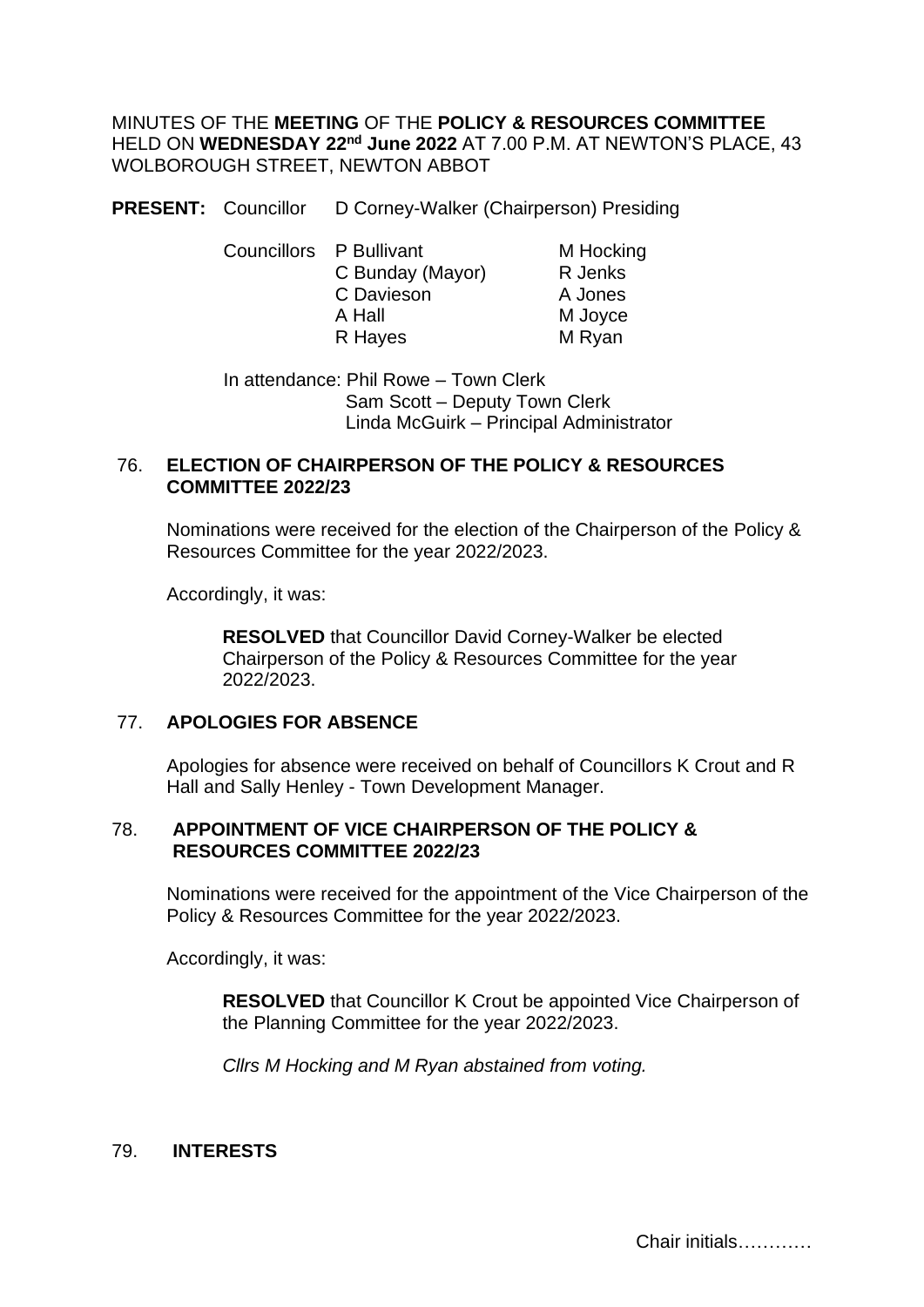None.

### 80. **MINUTES**

The Minutes of the Meeting of the Policy and Resources Committee held on 16<sup>th</sup> February 2022 were received and signed as a correct record.

### 81. **COMMITTEE TERMS OF REFERENCE**

The Committee gave due consideration to the Terms of Reference for the Policy & Resources Committee, circulated prior to the meeting.

Accordingly, it was:

**RESOLVED** that the Terms of Reference for the Policy & Resources Committee be hereby, approved and adopted subject to a minor amendment.

## 82. **PUBLIC PARTICIPATION**

None.

## 83. **REPORTS FROM REPRESENTATIVES ON OUTSIDE BODIES**

The Chairperson invited Members to report on meetings of outside bodies.

A) Councillor C Bunday reported that alongside the Town Clerk she had attended the Newton Abbot Security Trust AGM. Cllr Bunday was very impressed by the way the organisation was developing and their investment in personnel and equipment to help protect the community.

It was noted that the Street Pastors were working closely with the Security Trust.

B) Councillor M Joyce advised that he attends the Chamber of Trade meetings.

The Chairperson thanked Councillors for their updates and encouraged members to continue attending and supporting outside bodies and to provide reports back to Council.

### 84. **POLICIES**

The Chairperson introduced the policy documents, previously circulated.

Following a review of the policy documents among Members it was:

**RESOLVED** that the Policies in relation to the:

- a) Staff Handbook
- b) Social Media Policy